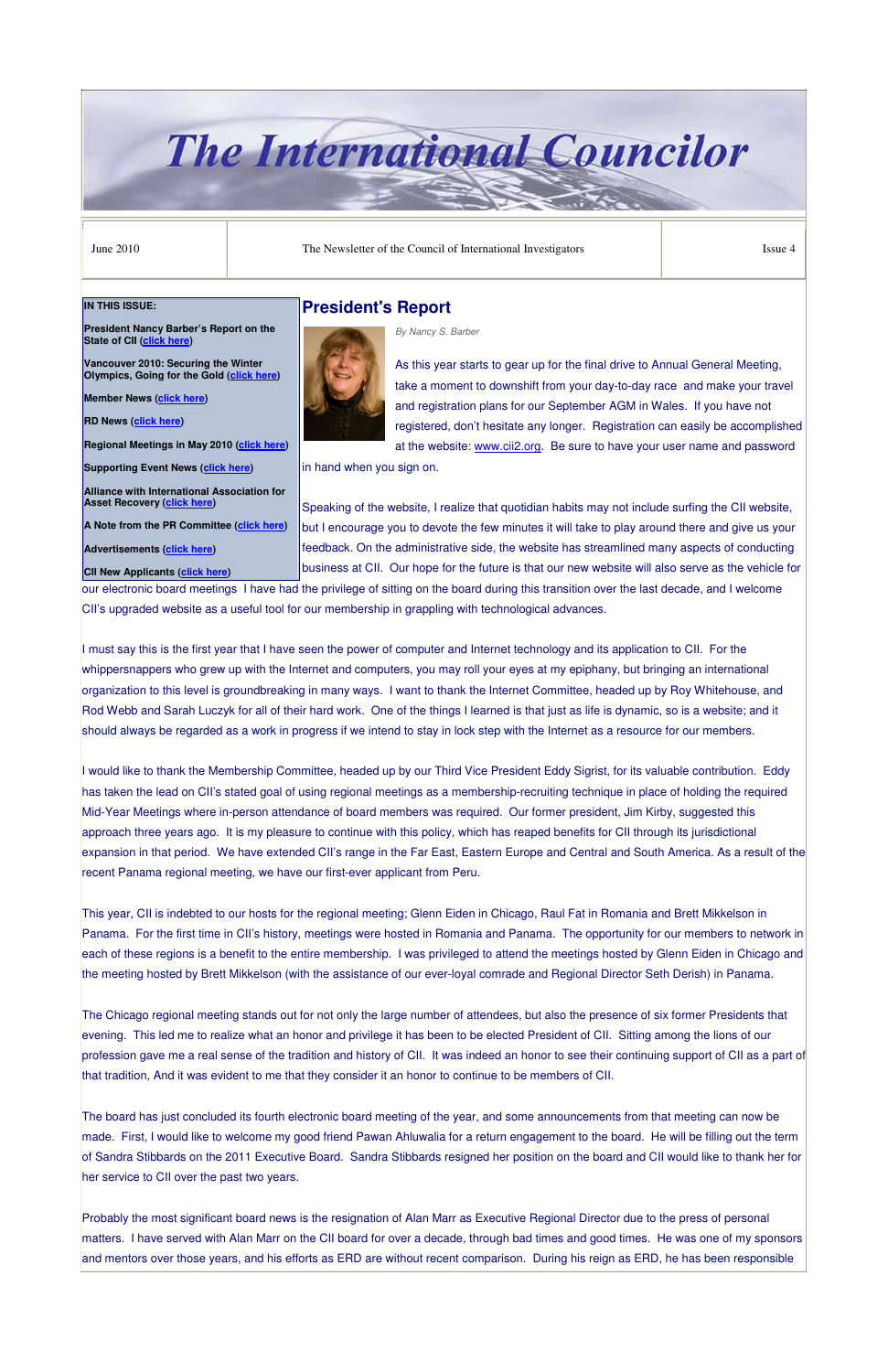for flushing out new applicants in regions where we were lacking a presence, and has worked tirelessly to bring in qualified applicants. I would like to thank Alan on behalf of CII for all of his efforts, wish him all the very best and also thank him for retaining his position on the board to assist during our transition to the first new ERD we have had in over four years.

The Public Relations Committee continues to hum with activity, and a tip of the hat to the Chair, Sheila Ponnosomy, for her hard work, in concert with our new editor, Ken Cummins, to upgrade the delivery of the Councilor on our new website. Sheila has worked tirelessly, and I would recommend that you all go on line to the Members Only Section and read her PR report that outlines our editorial policy and sets forth a schedule of publications and themes for upcoming issues of the Councilor.

In closing, I must thank all of those who continue to work on CII's behalf, and look forward to seeing you all in Wales. Don't forget to register for the AGM on our fancy new website: www.cii2.org.

# **YOUR FAST SOURCE IN EUROPE**

**Detectiv Consulting International GmbH** 



## **GI: Insurance Fraud Service**

CEO: Juergen Fritz Hebach (Member of CII WAD BA)

Fon: +49 171 410 74 11 - Fax: +49 30 433 533 1

E-Mail: fritz.cii-berlin@web.de - Internet: www.dci.name

#### Back to top

# **Vancouver 2010: Securing the Winter Olympics, Going for the Gold**

*By Ken Cahoon*

VANCOUVER -- As a human safety and security service provider, how do you prepare to excel at the world's largest sporting event?

That was the question confronting the leaders and managers at Canpro Global, western Canada's largest risk mitigation company, two years ago. It was the opportunity of a lifetime! But it was also a huge risk. We could excel, or have egg on our faces. Knowing this, and anticipating a wide diversity of client needs during the 2010 Winter Olympic Games, strategic planning began two years in advance, with a cascading plan that became more focused and operational in the run-up to the opening ceremonies last February.



#### Ken Cahoon, On the Job

The Vancouver Organizing Committee (VANOC) budgeted \$900 million for police, military and private security. But this only dealt with Olympic venues and events, not the myriad of sponsor- events, sites and logistics. Those were left to non-Olympic vendors, including Canpro Global.

Securing our clients was a monumental task, at all levels. Various categories of guards, paramedics, close protection officers, secure drivers, investigators, undercover operatives, surveillance operatives, security/risk auditors, supervisors, managers, trainers, admin support staff and support equipment were needed. All of this had to be planned for, sourced, organized, directed and trained.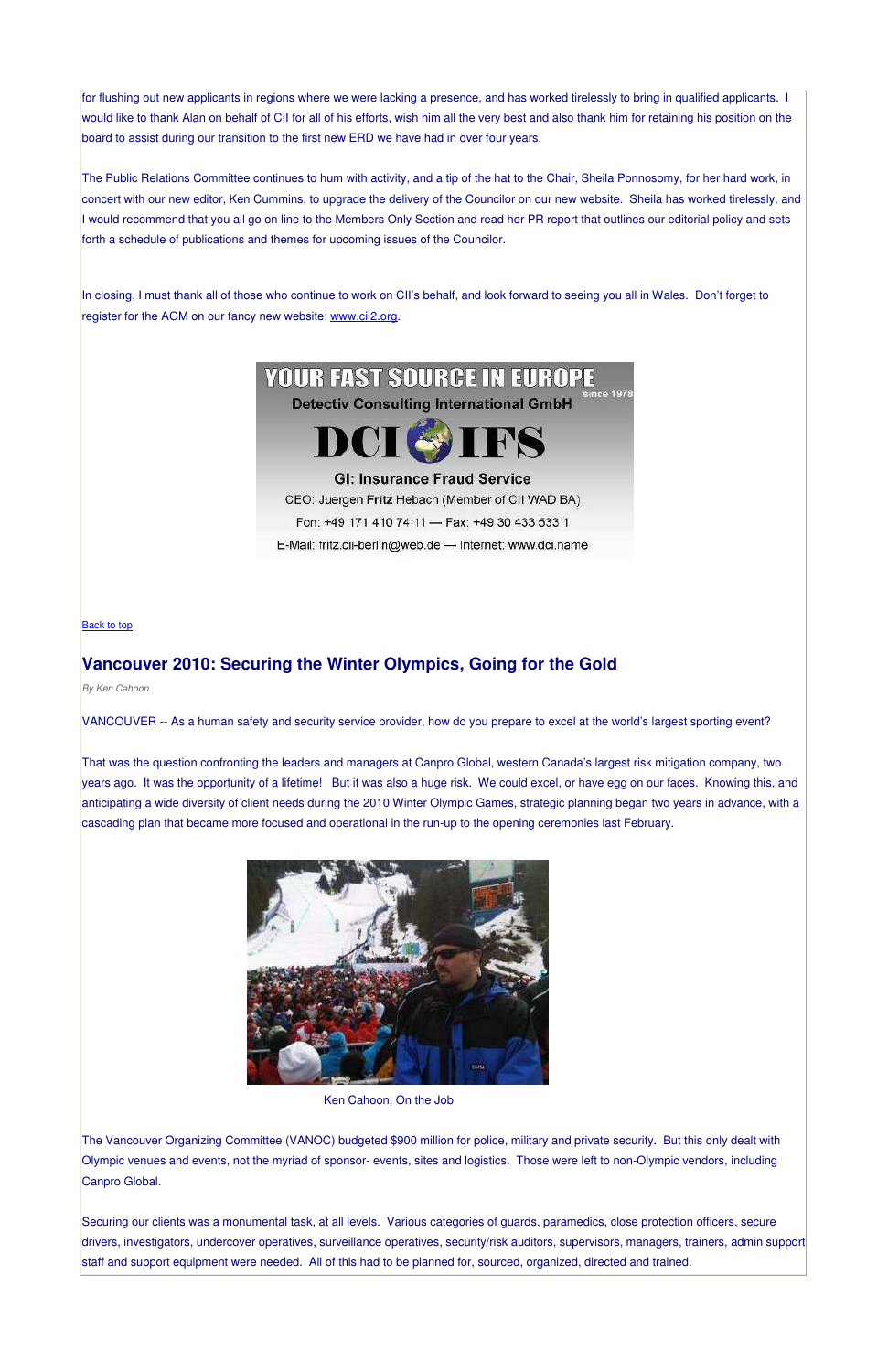#### **Success Built on Real-Time Intel and Oversight**

The foundation of our entire plan was intelligence. Solid information, sometimes changing by the minute, informed every strategic and operational decision. This included relying on "eyes on the ground", open source and law enforcement intelligence, and information from corporate partners. These intelligence resources allowed us to identify emerging problems, create a mitigation plan, and communicate risks and solutions to clients on an hourly basis.

Recruiting began six months in advance, as did some of our client projects. Recruitment was based on anticipating a percentage of staff turnover and on shifting and evolving client demands. Some clients finalized their needs months in advance; others the night before the Games began. Flexibility in our systems and anticipation of needs and challenges were a key ingredient to our success.

Knowing the event would be a 24/7 marathon last almost a month and spread across the Lower Mainland and Whistler mountain, communications systems and daily team conference calls became another critical component of our success. Getting the right people in the right place at the right time, with the right leaders, was an even bigger part of the puzzle.

But the secret to our success was the assignment of over-sight teams to all our projects and sites, with site-specific management plans and specific roles for each team. Again, we used an intelligence-led model, with real-time intel sent every morning to our teams to assist with decision-making, route changes, rerouting of protected persons, and addition of personnel at key locations and times. Intel was cascaded to our full time clients to allow them to understand our direction and concern. This helped us navigate around road closures, daily protests, hotel and street VIP closures, as well as avoid groups of anarchists on several occasions as they marched through the city streets creating havoc, destroying property, and causing assaults.

#### **Protecting Celebs, Securing Public Safety, Moving through the Crowds**

On one evening alone, we managed the pedestrian movement of about 30 executives on parallel streets as 2800 demonstrators made their way to the same venue. We had complete support from law enforcement with not a day going by where the city police, the Royal Canadian Mounted Police, the sheriff's department and private security vendors worked side-by-side and complimented each other without getting in the other's way, specifically in the hard zones, such as down town.



Can you name this celebrity?

We received media coverage about security and protective services around the Olympics and around celebrities, while protecting the identities of our clients and safeguarding the confidentiality of their activities. This coverage included news articles, radio and TV interviews, and newspaper features, and ranged from comments on international security issues to feature profile on Canpro's executive protection services. And all of the coverage was favourable!

We provided visible security and medic services for the public at the largest outdoor venue in Canadian history, where thousands upon thousands of Olympic visitors stopped or passed through. We were responsible for the security, transportation and display of the only complete Olympic and Paralympics medals. Canpro continues to provide protection to these original Vancouver 2010 Winter Olympic gold, silver and bronze medals, and arranged for them to be on display at our client celebration jazz night in May.

We protected the top celebrities invited to the games, and provided executive protection to Canada's top CEOs and politicians. We secured the safety of critical public infrastructure; including Robson Square & Art Gallery, the epicentre of the Olympics where the outdoor lighting ceremony and nightly fireworks took place; the Vancouver International Airport; the International Broadcast Centre; and the warehouse of communications equipment where it all began.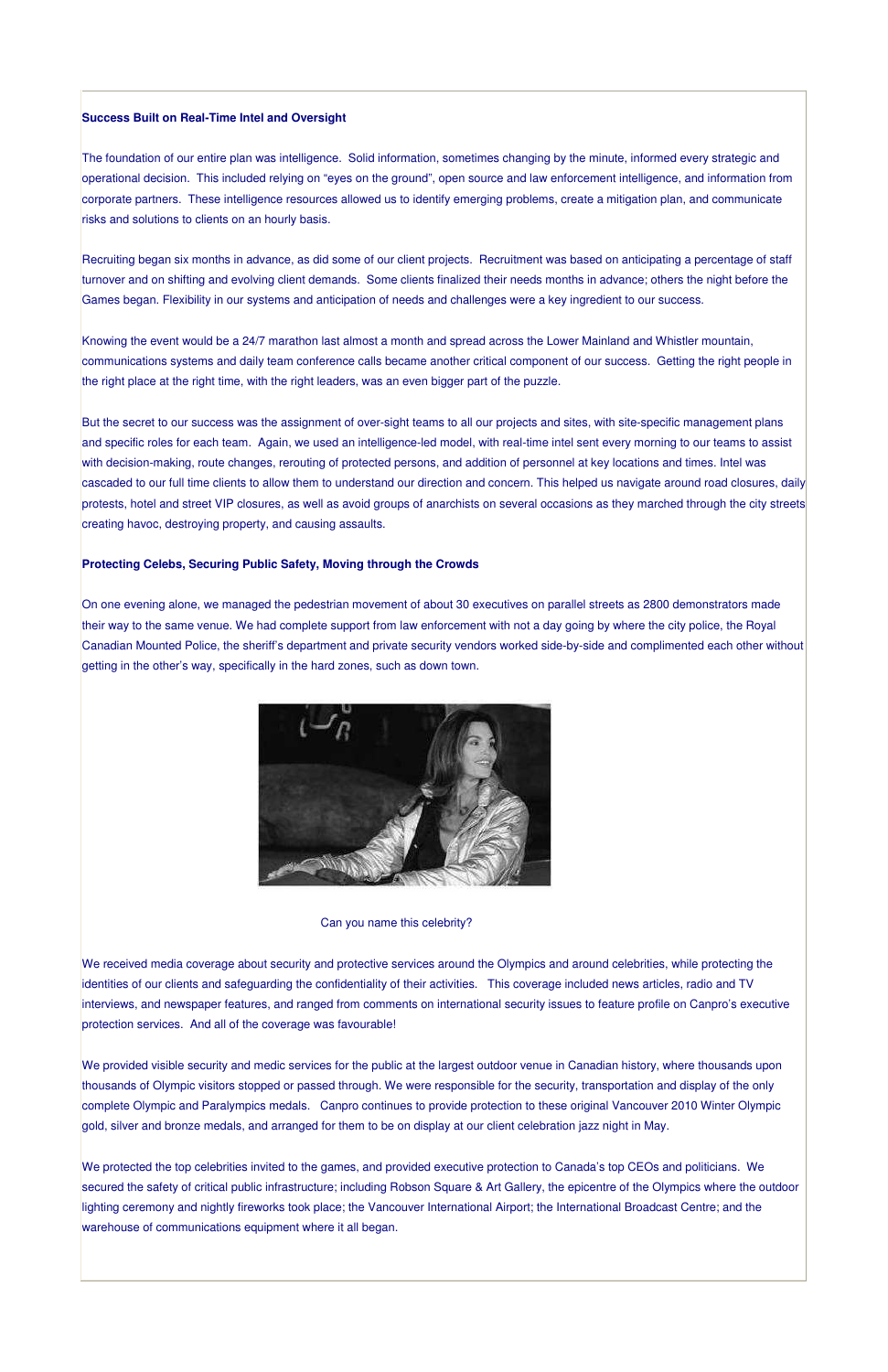On the last Sunday, herds of joyous people celebrated on the streets of Vancouver, climbing lamp posts, running over vehicles and seeming on the verge of getting out of control. Security personnel could be seen everywhere, standing steadfast at every venue and every stage, helping injured people and interacting amicably with the chaotic crowd. Security officers could also be spotted with every protected client, as they moved vehicles and clients calmly through a crowd of 150,000 celebrants.

We truly were on the world stage and under extreme pressure. It was a fantastic achievement, a huge team effort and clearly a gold medal performance.

We had the support of each other in the security industry, and everyone pitched in to make this happen. We drew from staff all over British Columbia, Alberta and Manitoba, secured project locations from New Westminster to Whistler, and survived the rigors of securing the downtown Vancouver core.

On Thursday, June 24<sup>th</sup>, 2010, Bill Lowrance, sole practitioner at Lowrance Law LLC, was honored during a ceremony held at the Alexandria, Virginia court house. The event was organized and conducted by Legal Services of Northern Virginia (LSNV) to honor four lawyers, one law firm, and one paralegal whose contributions to the field of pro bono work in Northern Virginia was and continues to be outstanding, both for the numbers of hours they contribute and in the quality of their work and commitment.

*Ken Cahoon is the managing partner of CanPro Global Services in Vancouver, has been a CII*

#### **Back to top**

# **Member News**

#### Click here to read the entire press release

**Back to top** 

# **RD News**



# *RAUL FAT, host of the Regional Meeting in Bucharest in May, is our featured Regional Director this month.*

After graduating from the National Intelligence Academy in Bucharest in 2000, Raul went to work for the Romanian Intelligence Service as and Intelligence Officer. He resigned that position in November 2001 and gained employment in the private sector with a group of companies called CIMP, working in different fields, including construction, transport, agriculture and commerce. In 2004, together with a partner, he founded Total Trust Investigations SRL, one of the first Romanian private detective agencies. That partnership lasted for more than two years until, in 2006, Raul formed his own company, Transylvania Investigations Service, which is involved in international investigations and specializes in providing all kinds of investigative services throughout Eastern Europe.

Back to top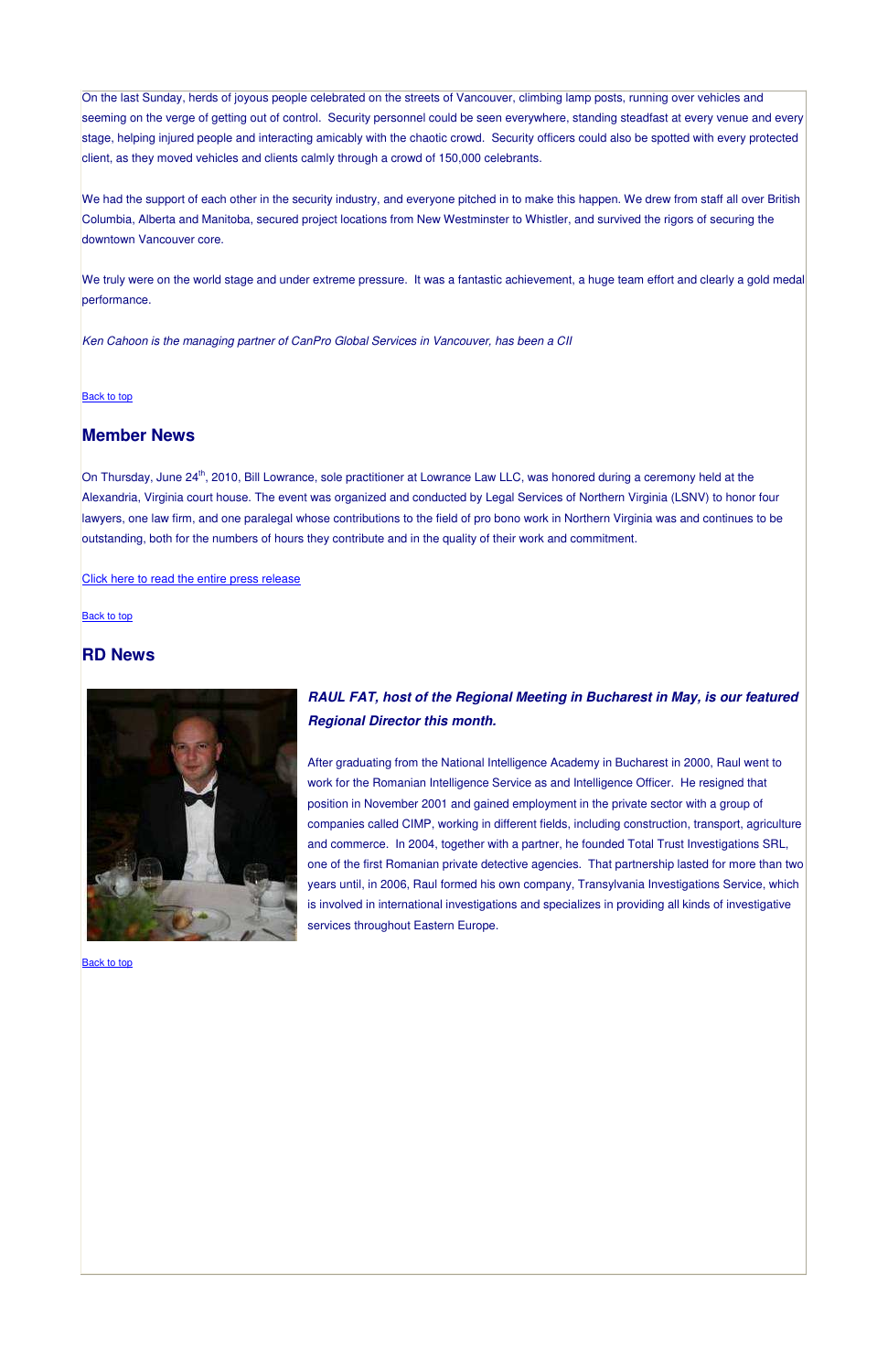# **Regional Meetings in May 2010**

#### **New Baby Doesn't Stop Host of First-Ever Eastern European Event**

*By Louise Colley*



BUCHAREST -- In spite of a newborn anxiously awaiting her father at home, Raul Fat welcomed all CII members and their guests to Bucharest when he hosted the first Eastern European Regional Event May 21-22, 2010, in Romania. Raul worked tirelessly to create a Regional Meeting and weekend filled with culture and entertainment. Among the more than 20 attendees, at least 10 countries were represented, including France, Switzerland, Israel, Netherlands, U.S., Romania, England, South Africa, Italy and Germany. The majority of attendees spoke French, some better than others. Most attendees arrived at Henri Coanda International Airport, named after the Romanian inventor of the jet engine.





Among his many feats, Raul managed to be at the attendees' hotels when they arrived. Most guests stayed at Hotel Berthelot or Hotel Moxa. The official program began on Friday, May 21, when CII Members met at the Universitatii Square at Kilometer Zero (or 'Km 0'), the intersection of all Romanian Roads. The group took a walking tour through the heart of Bucharest, known as the historic Lipscani area, before enjoying a traditional Romanian meal at Caru cu Bere Restaurant (www.carucubere.ro). Amazingly, Graham Dooley won the dance contest while the rest of us feasted on fresh meats and cheeses -- the likes of which many of us have never seen before. In Graham's own words: "Magnificent Meal and dance lesson."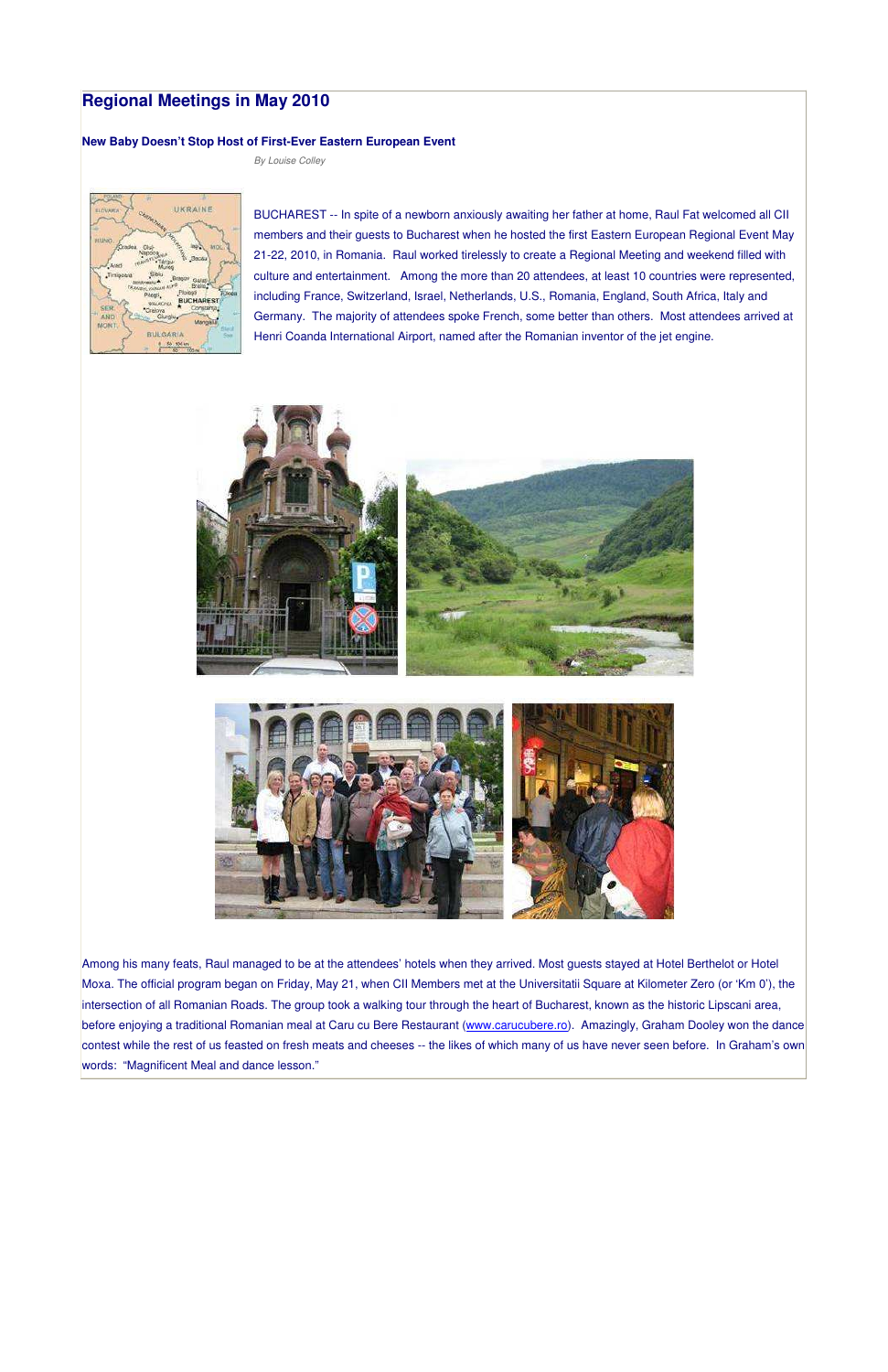

On Saturday May 22, we were transported in a cozy minibus for a guided tour of the main attractions of Bucharest. The tour included "Little Paris," with its own version of the Champs Elysees and Arc de Triomphe. We visited Parliament Palace, known as "the People's Palace", which was built by the Communist Party leader, Nicolae Ceausescu. On Saturday evening, members attended an elegant dinner in the Marcu private room of the Athenee Palace Hilton. Eddy Sigrist gave a wonderful speech filled with hope for the future of CII European members. Sadly, Alan Marr announced his resignation as ERD, although he graciously offered to assist in the transition to the new ERD. CII owes a lifetime of gratitude to Alan and Vicki Marr for their contributions to the organization.



Meanwhile, Raul surprised both himself and CII with television coverage. Raul and Alan Marr represented CII during the interview. The rest of us stayed up late on Saturday evening to watch the broadcast, like proud parents. Raul then fielded multiple inquiries from Romanian private investigators inquiring as to membership in CII.

On Sunday, the malingering CII members enjoyed a tour of Muzeul National Al Satullui "Dimitrie Gusti," a collection of the actual buildings reflecting over 500 years of the cultural diversity of Romania reassembled as a village. Raul then topped off the aftermath with a lunch at Casa Doina, where Goolam Monsoor proclaimed *"J'ai vivre d'amour et d'eau fraiche"* which translates to "I live on love and fresh water."



At that point, it was time to part ways, and many of us parted tearfully But rather than go on and on about how incredible this weekend turned out to be, we thought we would give you a taste ofthe trip with the following anecdotes and photo spread, compliments of the attendees.

Graham Dooley: "The company was fantastic."

Alan and Vicki Marr: "Great meeting, which we nearly missed due to the British Airways strike and the volcanic ash cloud. Raul was a perfect host and made sure that everybody had a wonderful trip."

Myriam Narabutin: "It's very important for young detectives such as myself to meet some of my colleagues. I enjoyed the new friendships. Everyone offered to help, which is very nice when you are being introduced to an organization of this calibre.."

Raul Fat: "The television crew called again for another interview and I told them 'no, it's too much.'"

Irene Naldini: "Very interesting meeting. I enjoyed the great organization of the meeting by Raul, as well as meeting very nice people from CII."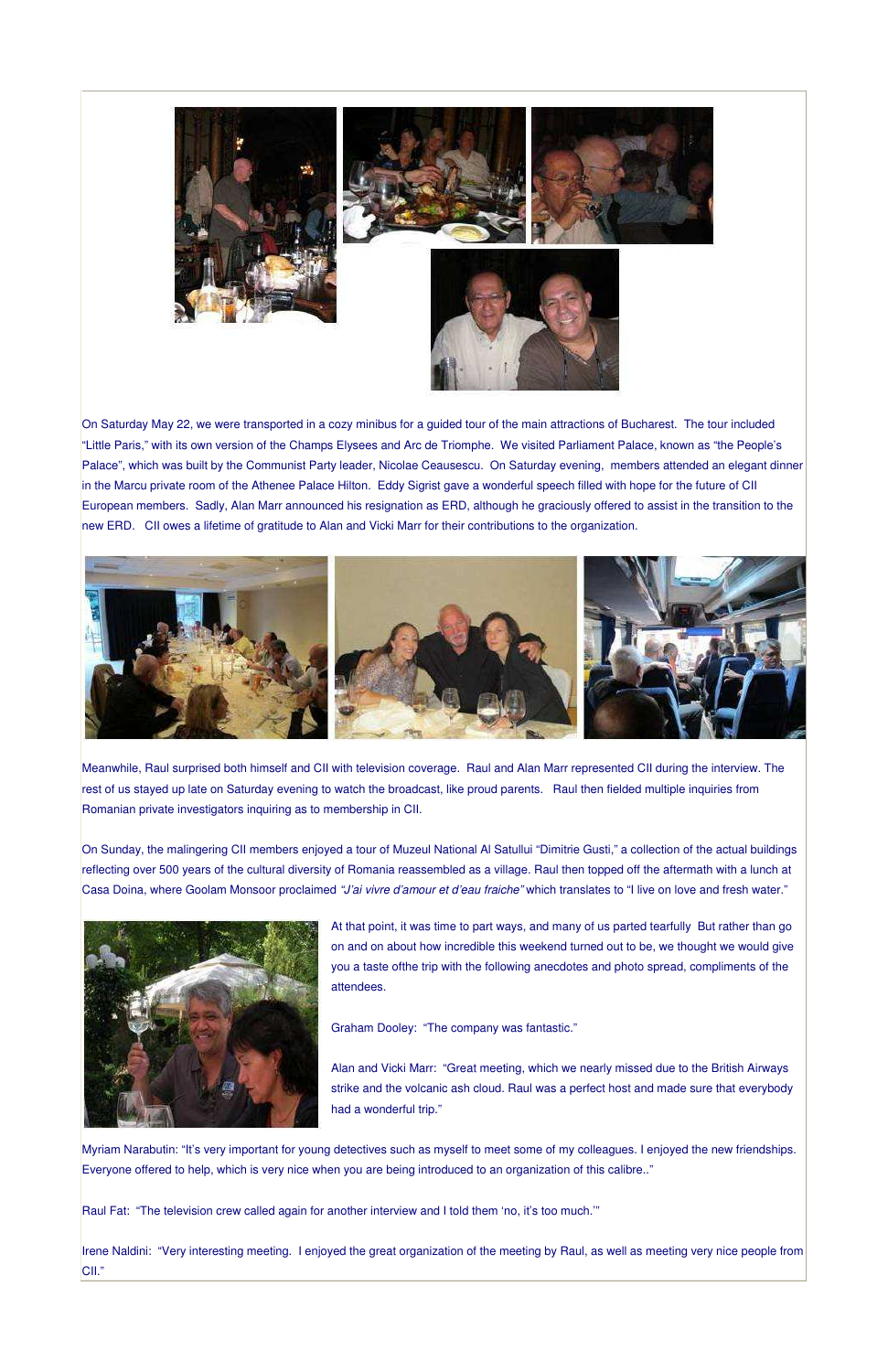Michael Johrendt: "Bucharest proved to be an unforgettable mixture of romance and pleasure."



Goolam Monsoor: "A wonderful trip with our guest star, Raul Fat, in Bucharest, May 2010. Thank you to all members in attendance."

Pascal Mignot "Many thanks to all CII members everywhere for the quality and trustworthiness of the organization."

Ron Tevel "I like the members as personalities. For me it is a large family."

For those of you who wish to personally thank Raul, he can be reached at

office@tinvestigations.ro.

#### **Fine Food, Good Speakers and Many Firsts in Panama**

*By Nancy Barber*

PANAMA CITY --The Council of International Investigators held a regional meeting in Panama City, Panama from May 21 – 23, 2010. We are indebted to our host, Brett Mikkelson, and our Regional Director, Seth Derish, for a job well done.

This regional meeting proved noteworthy for several reasons. Besides being very informative, this was the first time that CII has been to Panama and the first time that a meeting was conducted in Spanish to accommodate all our attendees. Our featured speaker was Investigative Reporter Donald Winner, an Air Force intelligence NCO who worked for Special Operations in Panama and Puerto Rico prior to his retirement to Panama. Mr. Winner started http://www.panama-guide.com, a publication with thousands of articles on anything and everything related to the Republic of Panama. His bio states that "Mr. Winner has single-handedly taken down some of the largest fraud rings in Central America using some good old gumshoe and interviewing methods that have been lost by some due to the over-use and abuse of databases. "

Mr. Winner entertained us with several anecdotes on the investigative means necessary to conduct investigations in Panama, where the public records and databases that most North American investigators consider the primary tools in their arsenal are frequently unavailable in conducting investigations. This lack of database resources was echoed by other attendees from Latin American countries (Peru and Costa Rica) and should be a reminder to us in the "First World" countries when assigning cases. The resulting product, though more time consuming to produce, may yield more on-the-ground intel and verified information than a "desktop" report. Having started my business in 1988, and observed the diminishing access to public records wrought by the rise of privacy laws such as the Data Protection Act and the Fair Credit Reporting Act, we can learn much from our international investigative partners.

Our host showed us all of the sites to be seen in Panama City, which can best be described as a construction boom town. The city throbs with growth and expansion. It is an urban center surrounded by its history. Our tour included a trip to the Panama Ruins known as 'Panama La Vieja".

A common problem for those of us conducting international investigations is locating the best and most qualified investigator in a region. CII carefully vets it members and has a reputation for quality and service amongst its members. Of course, we can always do better, and the regional meetings assist us in finding qualified members in many different parts of the world. The group discussed the problem of "carpetbaggers," marketing people posing as investigators who are merely selling the services of other investigators in markets where they have no physical office and sometimes use un-vetted locals, with no training or experience. Often, the result is that the ultimate client is charged for work perhaps never actually performed, or poorly done with a resulting unnecessary "mark-up". As we learned from Mr. Winner, the use of a locally based gumshoe is requisite for a complete and thorough investigation.

The attendees at the regional meeting asked that CII consider this problem both when vetting applicants, and in our current directory. If an )licant and/or member states he/she has an office in a venue, we need to require proof from the regional contact to assure the presence actually exists. This proof may include proof of residency and business activity in the region so claimed in advertising, on websites, and in directory listings. This problem also reflects another problem that CII has to address; and that is, in many regions, there simply is a limited pool of members who would qualify for CII membership. The solution lies in continuing the regional meetings where our members can meet other investigators from the region to learn how best to conduct investigations, and most importantly, rely on our vetted contacts to assist us in reaching out where we have limited regional presence.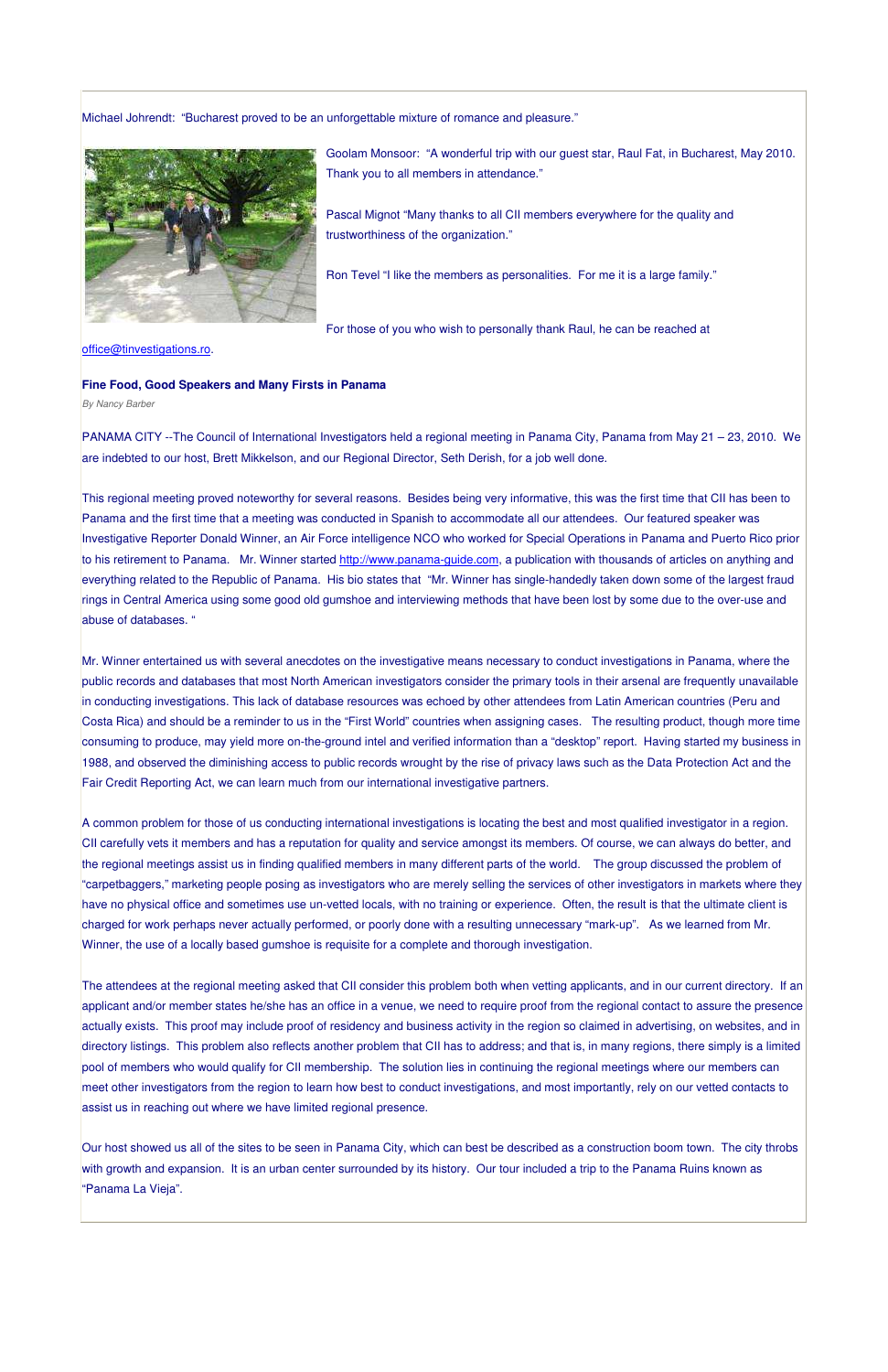

And, of course, the jewel of Panama -- the Panama Canal -- was an amazing part of the tour. We went to the Mira Flores Locks which has a new museum that is informative and interesting. This engineering marvel survives and functions as a major key in international shipping and travel. The construction of the locks involved the removal of over 152.9 million cubic meters of material. That is enough material to circle the globe four times. It was fascinating to watch a ship the size of a skyscraper move majestically from lock to lock with engineering that has survived since 1914.

Our evening meeting was held at a marvelous restaurant called Pangea (www.PangeaPanama.com). This restaurant amazes because of its layout, art and music before you even get to the meal. The restaurant has separate, private dining rooms with international themes. We were in the Safari Room and the food (ah, I can still taste the Peruvian ceviche) and atmosphere were a perfect setting for our dining delight. It also provided a quiet, perfect setting for our meeting, as we had privacy for discussion and conversation.

We had a fabulous evening out at Las Tinajas with fine local food and a dinner show of local dress and dance. The local traditions and costumes were all part of the dancing and fun. Any one traveling to Panama City would certainly want to put this venue on the schedule. (http://www.tinajaspanama.com/)

Photo 1: Jack Chu receiving token of appreciation on behalf of CII as Supporting Association from the then Director of Security Industry Regulatory Authority, Mr Ka

I would again like to thank Brett Mikkelson and Seth Derish for all of their hard work and support of CII. We have two new applicants as a result of this meeting, including an applicant, Pedro Delgado, from Peru. The success of the last two regional meetings in Central America is that we now have two new regional contacts in Chile and Peru. This is another first for CII, and our Central American members are owed a big *gracias* for their instrumental role in expanding CII's regional contacts in Latin America.



**Back to top** 

**Supporting Event News**

#### **SECUREX-ASIA SINGAPORE MARCH 2010 WRAP-UP**

*By Sheila Ponnosomy*

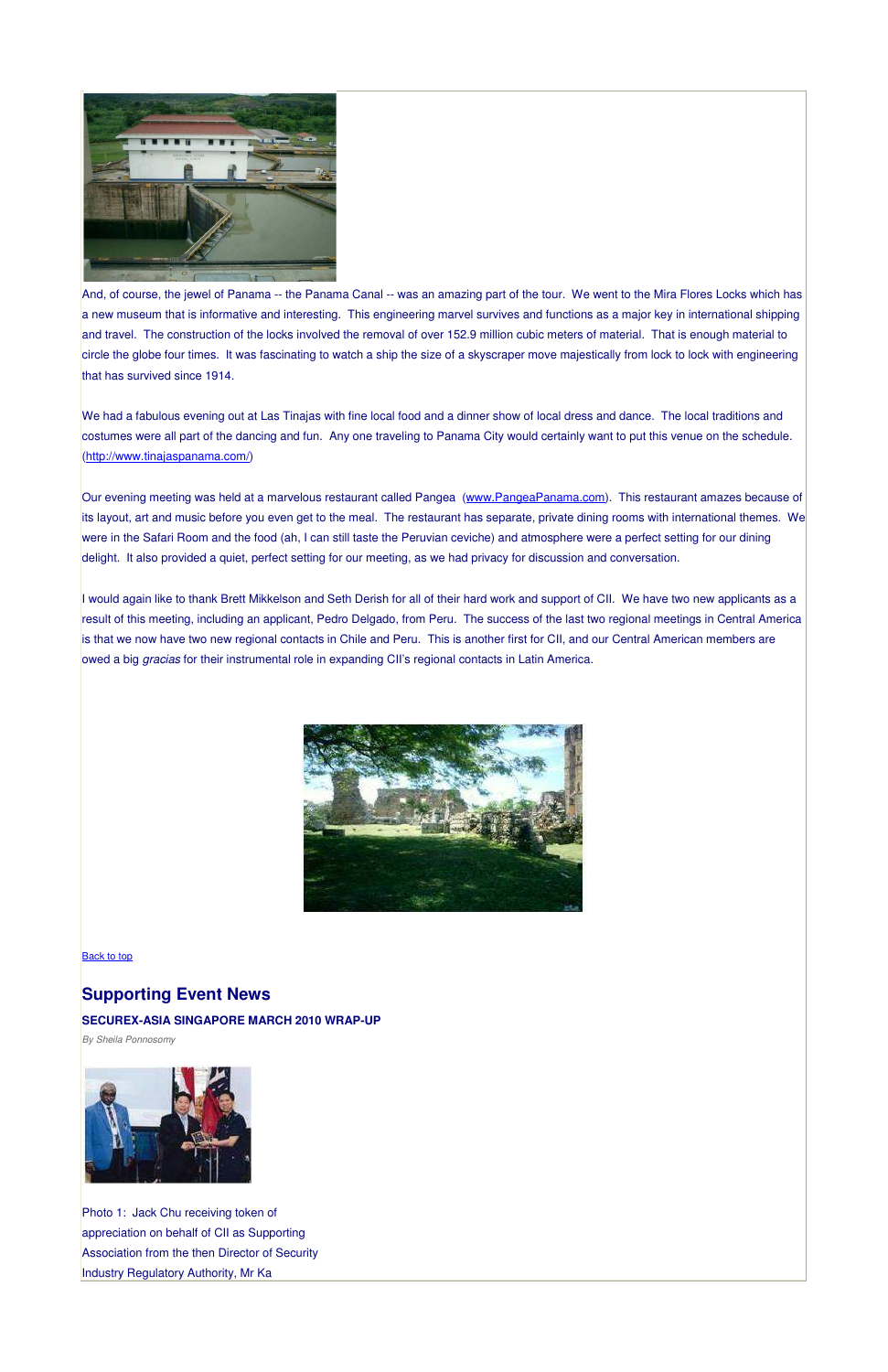

Photo 2: CII members at SECUREX-ASIA 2010

SINGAPORE -- SECUREX-ASIA 2010, held on March 4-5 at the Holiday Inn Orchard City Centre, Singapore was a successful gathering of over 70 security professionals from India, Philippines, Vietnam, Egypt, Qatar, China, Malaysia and Singapore. The attendees included CII members, and CII was a supporting association for the conference.

Hosted by the Security Association Singapore, SECUREX-ASIA 2010 was inaugurated by Mr Charles Chong, patron for the Security Association Singapore, MP for Pasir Ris-Punggol GRC. The Opening Ceremony programme included a Long Service Award presentation to private security officers. Over the years, the Security Association Singapore has been at the forefront of professionalism for the private security industry to enhance the image of private security officers and upgrade their skills to handle the threats facing today's volatile environment. A pledge has even been developed for private security officers to take pride in their work and dedicate themselves to providing quality services to protect our assets and people.

In addition, the Opening Ceremony also acknowledged the supporting associations that have given SECUREX-ASIA 2010 its regional flavour. Within today's global business climate, security has also become an industry that crosses borders, just as crime has gone transnational. These supporting associations are International Security and Safety Management Institute (IISSM), Philippines Society for Industrial Security, Council of International Investigators, Security Association Singapore, Association for Certified Security Agencies, and Singapore Compact.

Among the topics discussed were terrorism (Professor Kumar Ramakrishnan, Centre of Excellence for National Security Studies at Nanyang Technological University, and Dr. Eduardo Fulgencio from the Philippines); paradigm shift in mindset on security issues (Mr. D. C. Nath from the International Institute of Security and Safety Management), emotive profiling (Dr. Terry Sheridan from Australia), corporate social responsibility (Mr. Thomas Thomas, Singapore Compact), legal implications with our new casino industry (Mr. Glenn Knight, Nettowon LLC), and risk management (Mr. Jack Chu, RA Consultants Ltd)

The keynote address was provided by Mr Ng Sze Meng, Assistant Director, Security Industry Regulatory Department of the Singapore Police Force. His topic was ``The Engagement of the Private and Public Sector – Evolution of Private Security Practices in Singapore.'' With Singapore's economic boom, the opening of two new casinos and an increase in migrant population, the Singapore government recognises the value of the private security industry in working closely with law enforcement to protect its people and combat crime.

With this year's gathering focused on the theme of ``Evolution of Security Practices: Emerging Trends & Opportunities,'' SECUREX-ASIA 2010 served as a networking platform for security and investigation professionals in Asia to interact and learn new practices from one another.Asia's populated countries have brought about a host of challenge from criminal acts due to social, economic and political instability and terrorist threats.

The SECUREX-ASIA 2010 conference was chaired by Professor Kris Pillay from the School of Criminal Justice, University of South Africa.

Each speaker was moderated by a selected participant to provide further interaction and exchange of thoughts and opinions.

In addition to the two- day conference, there were cocktails to enhance networking opportunities. The Closing Dinner was a night filled with dancing, both special entertainment and participative Peranankan joget (dance). Attendees let their hair down and danced the night away in between the eight- course Chinese Dinner at the Singapore Civil Service Club.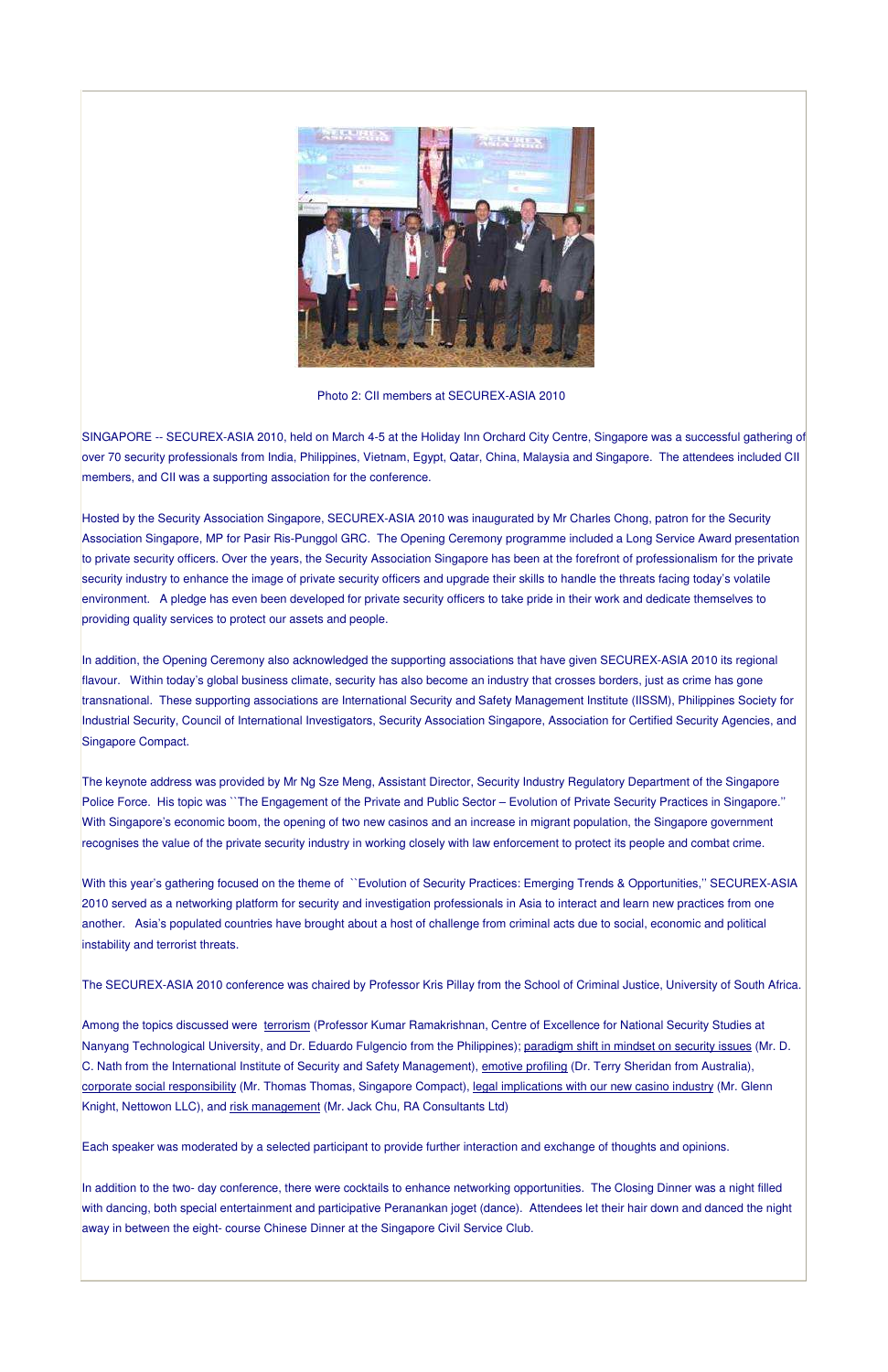SECUREX-ASIA 2010 achieved its goal for the blend of being both an educational and networking conference. It ended with a memorable evening filled with laughter and warm interaction among the delegates. It was the event where new friendships were formed and business associations were fostered.

#### **Large Turnout, Six Past Presidents Power Chicago Meeting**

*By Ken Cummins*

When Glen Eiden, host of the April 21 regional meeting in Chicago, arrived at Trader Vic's in the city's Gold Coast section on the near north side that evening, he did not know what to expect, or how many to expect. . The regional dinner had been scheduled during the midst of the annual meeting of the National Council of Investigation and Security Services (NCISS), which had attracted a large number of CII members who are also NCISS members. But very few had RSVP'ed.

So the crowd started trickling in during the cocktail hour. And kept coming. And kept coming.

By the time all had arrived, the attendees number more than 30, including six past CII presidents: John Duffy (1967), Steve Kirby (1996), Jim Kerins (1998), Linda Montgomery (2000), Bert Falbaum (2004) and Jim Kirby (2007). The restaurant employees had to keep extending the table until finally there was no more room. Stragglers were forced into booths along the side.

Former CII Secretary Jack Burke -- who treated CII members Larry Ross, Bill Pellerin and Ken Cummins to a wonderful Italian dinner at an out-of-the-way south side corner Italian deli two nights before – had lined up one of his pals, a published mystery writer, to speak to the dinner. But through plans fell through when the initial interest in the appeared minimal. Maybe next time.

So the evening was spent with CII members spanning six decades reminiscing, networking sharing nostalgic and humours memories, and just generally having a good time. Lots of great memories were shared.

CII members played major roles in the NCISS conference, which was ably hosted by former CII President Steve Kirby. On the final day of the annual meeting, CII member Francie Koehler asked all CII members to stand, and the number was quite impressive. NCISS is the lobbying arm for the investigations and security industry in the United States, and all CII members in the U.S. should also be members of that organization.

During the annual meting, Ken Cummins and Larry Ross conducted a work shop on lobbying of Congress from the perspective of those being lobbied. To illustrate their points, they acted out a short, original skit -- with the help of budding actors and CII members Bill Butcher and Tom Kirby, son of Steve Kirby and a fine example of the next generation of Kirbys.

Perhaps this budding CII acting troupe can take its show on the road at a future CII meeting.



Photo 1: The Dinner Party Photo 2: The Kerins



Photo 3: Good old buddies - Linda Montgomery and Paul Ciolino

Back to top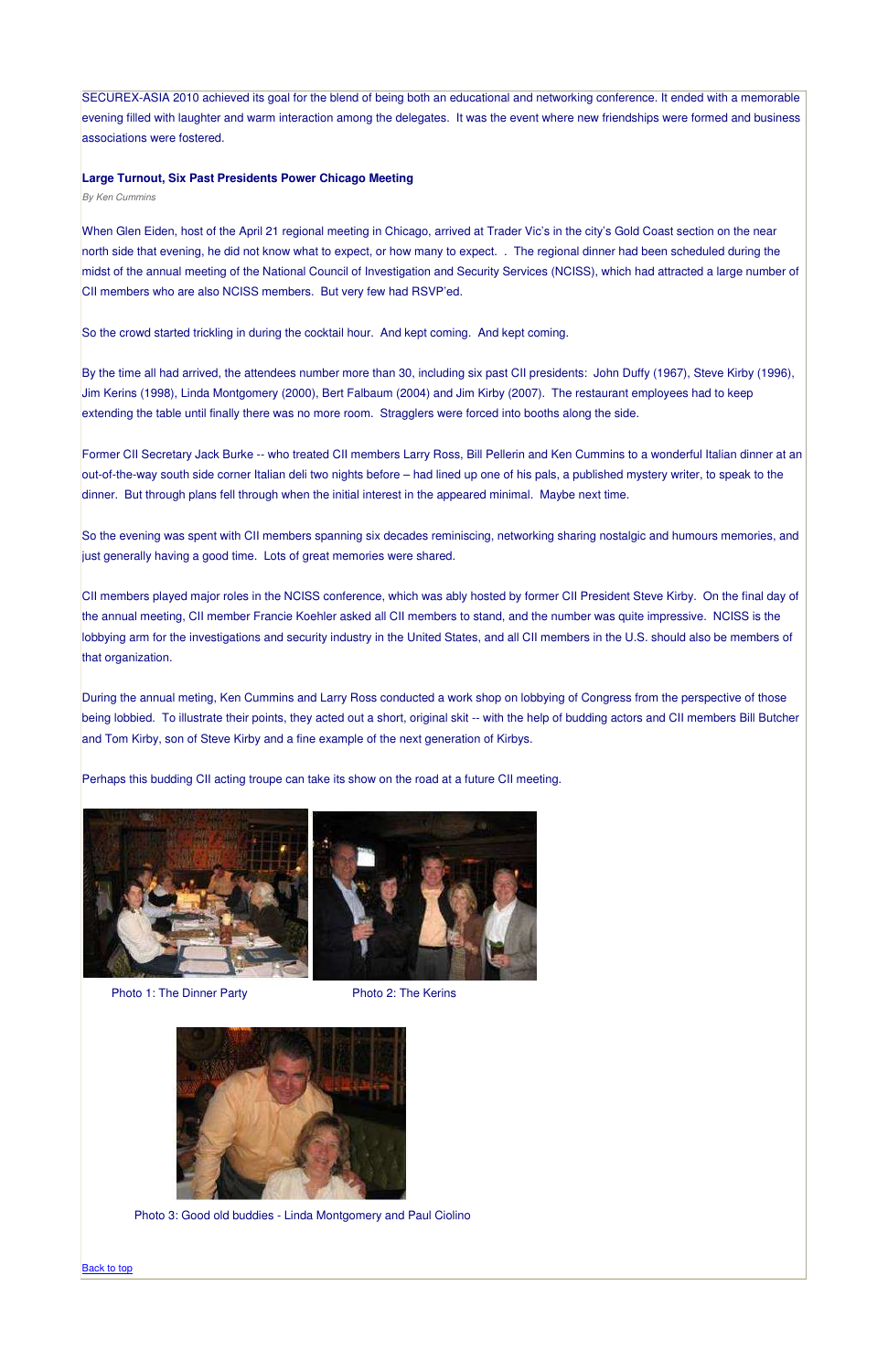# **Alliance with International Association for Asset Recovery**

CII hopes to benefit our members through our alliance with the International Association for Asset Recovery (IAAR).

#### **Who are the IAAR?**

The International Association for Asset Recovery (IAAR) is a membership organization of professionals who work to recover assets derived from illegal activity or withheld from their rightful owners. Founded in 2008 as the Association of Certified Asset Forfeiture Specialists, its mission is to enhance the capabilities and standards of professionals and agencies worldwide in the battle to win back assets that rightfully belong to governments, organizations or individuals victimized by criminal or wrongful conduct.

Some of our CII members attended the recent IAAR Conference in April at Eden Roc, Miami.

#### **IAAR CONFERENCE IN MIAMI BEACH DRAWS 300 ATTENDEES**

*By David Quinones*



Following a year that saw epidemic fraud brought to light, the professionals responsible for recovering ill-gotten assets met in Miami Beach to learn the latest techniques for stemming the tide of crime by ensuring that it does not pay.

After a year when some of the largest fraud schemes in history unraveled, the professional community charged with recovering some of those ill-gotten assets met in Miami Beach's Eden Roc Hotel for the 2010 International Asset Recovery Conference, *Mastering the Tools of Asset Recovery in Post-Madoff Times*.

More than 300 asset recovery professionals from 30 countries will meet this Wednesday through Friday in South Florida — ground zero for the year-in-fraud, 2009.

Twenty four speakers gave presentations that filled 18 panels over two-and-a-half days, capped Friday by engaging Web 2.0 sessions by Jim Richards and Cynthia Hetherington.

United States fraudster Bernard Madoff preyed on the elite of West Palm Beach during his Ponzi scheme's acme, and today his name is so synonymous with stolen assets that it graces the conference's title. Disbarred and imprisoned Fort Lauderdale attorney Scott Rothstein swindled more than \$1.2 billion from investors who thought they were buying stakes in confidential settlement agreement buyouts. R. Allen Stanford, a financial advisor from Texas, orchestrated a \$6 billion scam that involved a bank branch in Fort Lauderdale.

Each of those notorious characters made a name for themselves in 2008 and 2009, and asset recovery entered the mainstream consciousness as a result. Collectively, this trio and dozens of other scam artists launched a movement to take back what was wrongfully

acquired. While victims' life savings have been devastated, these professionals see an opportunity to parlay the brazen fraud-wave into improving their respective crafts.

**'The current climate' conducive to asset recovery training**

"With the current climate, it is something on everyone's mind," said John Murphy, a former New York Police Department Asset Forfeiture commander and a speaker at this week's conference. "That's when you can get something done."

Murphy and fellow speakers Carlos Marrero and Don Semesky gave an in-depth presentation titled "Weapons qualification for law enforcement - Sharpening your asset forfeiture marksmanship and success." Mike McDonald, executive director of IAAR, was the moderator.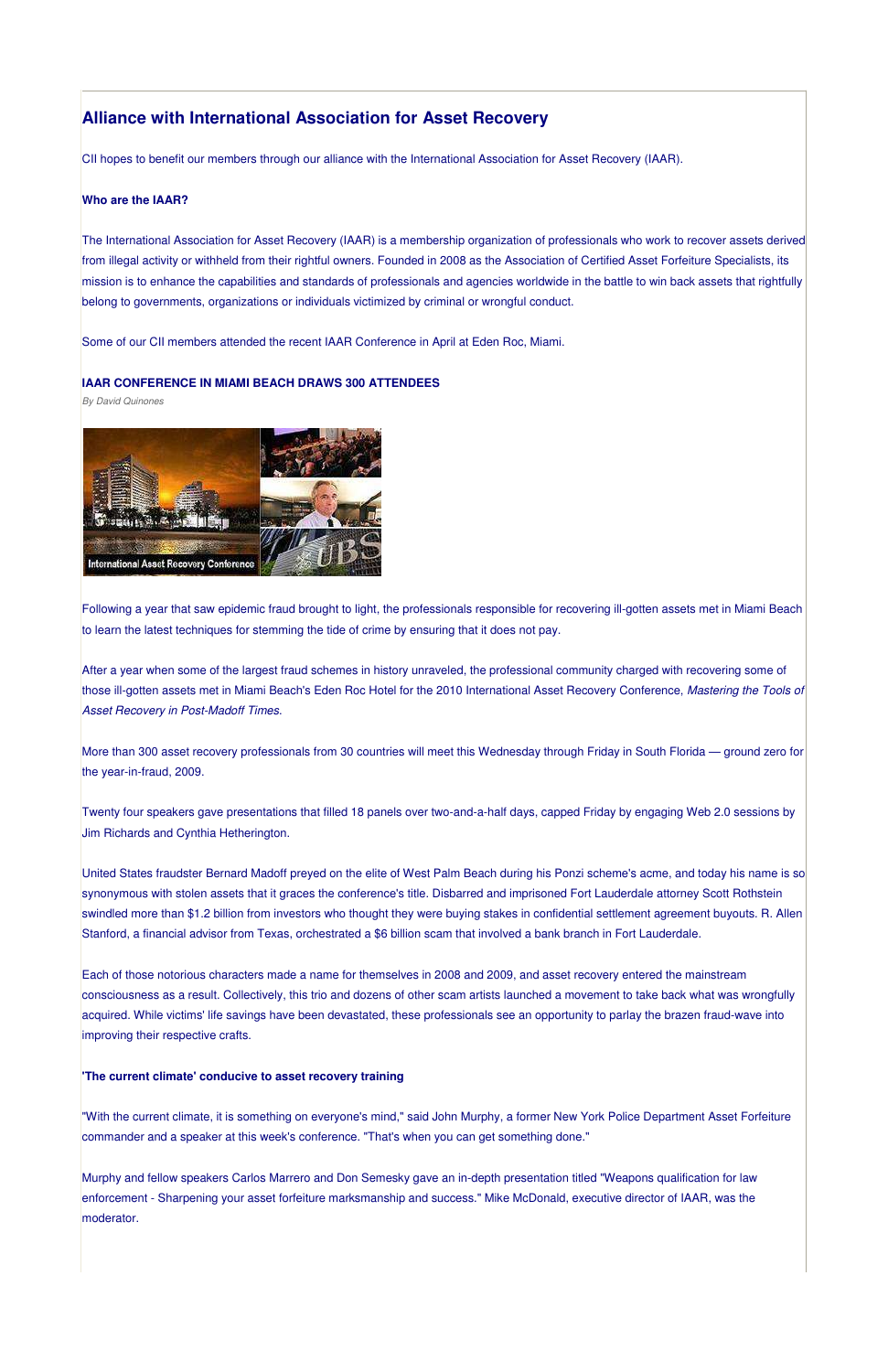"This is exactly the right time for a conference like this," said McDonald. According to IAAR president and founder Charles A. Intriago, 98 percent of crime is financially motivated, and less than one percent is recovered.

The 2010 International Asset Recovery Conference, Mastering the Tools of Asset Recovery in Post-Madoff Times, will feature two dozen speakers spread over 18 panels — including four panels on the emerging issue of e-discovery. For the investigative community, items on the agenda include the use of social networking to find assets, building data maps to reveal connections and other advanced methods of investigation.

Attorneys hope to learn about the myriad obscure — and often underused — legal tools used to charge criminals and fraudsters in international courts and legally repatriate funds. Panels will address the difficulties faced by attorneys trying to chase assets in civil law countries and what powers of equity are made available in common law jurisdictions.

#### **Public vs. private, cooperation**

Many experts agree that strides must be made in the field of cooperation between private and public asset recovery interests. Recently, court appointed receivers in the Madoff and Stanford efforts have fielded criticism from victims. Before that, private victims and whistleblowers have had difficulty communicating with enforcement agencies responsible for chasing fraud and recovering assets. Despite numerous reports of Madoff's malfeasance to the Securities and Exchange Commission, no action was taken, and his Ponzi scheme was allowed to balloon to more than \$65 billion.

In response, IAAR included panelists like Kenneth Krys — a Caribbean-based forensic accountant — and Miami-based haven-buster Ed Davis.

But as the intersection between their interests grows, the relationship between public and private is improving. As opposed to previous IAAR conferences, last week's event will feature an even mix of public and private sector attendees.

According to Department of Justice sources, the agency has increased communications in the past year with victims and their attorneys in the wake of the fraud epidemic. Now, legwork done by private attorneys and investigators can be handed off to the DOJ, which has more leverage to pursue the offenders internationally.

"I see that as a softball for us to hit out of the park," said Paul Pelletier, a DOJ prosecutor who is slated to speak at the conference.

#### **Secrecy havens a target for recovery**

Secrecy havens such as Switzerland and the Cayman Islands have made mainstream headlines this year as nations apply pressure to repatriate taxes and criminal proceeds hidden in their banks. President Obama negotiated the release of the identities of 500 tax cheats from the Swiss in 2009, but an effort by the IRS and Justice Department to reveal 52,000 more possible tax-cheats was stymied.

Obama asked Swiss banking giant UBS for an additional 4,500 names, but the deal was nixed by a Swiss court.

"What people have to realize is that every secrecy haven is like a can, and for every can there is a can opener," Davis said.

#### **Upcoming IAAR Events:**

The IAAR will extend a 5% discount (including on early bird discounts) to CII members if they mention their membership when registering

#### at the following upcoming events:

2010 Cross-Border Asset Tracing and Recovery Conference The Waldorf Hilton, London | October 11-12 | www.iaarlondon.co.uk

Second Annual International Association for Asset Recovery (IAAR) Conference Las Vegas | November 4-5 | www.iaarvegas.com

Back to top